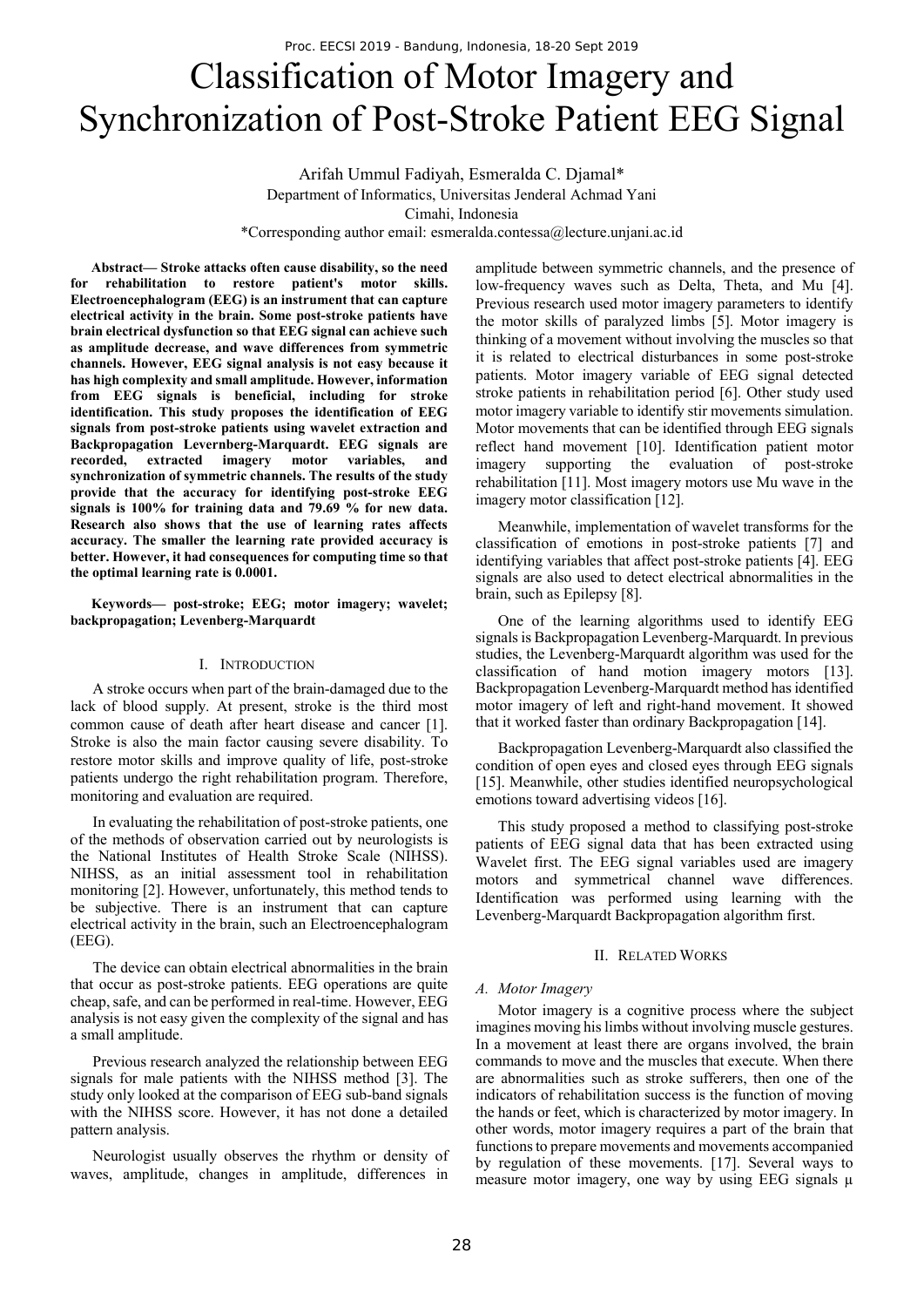(Mu) and  $β$  (Beta) to classify motor imagery using Wavelet Time-Frequency Image [12].

# *B. Wavelet Extraction*

EEG signals have frequency components called Delta waves (<4Hz), Theta (4-7 Hz), Alpha and Mu (8-13Hz), Beta  $(14-30 \text{ Hz})$  and Gamma  $(> 30 \text{ Hz})$  [17]. Motor imagery, as an indication of the condition of post-stroke patients, is associated with the presence of Mu waves, specifically in the central area.

Wavelet transformation is suitable for non-stationary signals such as EEG [18] [19]. Wavelet means basis function  $\Phi(n)$  called the mother wavelet as (1).

$$
\Phi_{j,k}(n) = 2^{j/2} \Phi(2^{j}n - k)
$$
 (1)

Where j and k are an integer that indicates the scaling and dilate of the basis function.  $\Phi(n)$  is the mother wavelet, which depends on the characteristics of signals to be decomposed. Previous studies generally used the Daubechies db4 as mother Wavelets such in seizure detection [19] and ischemic stroke [20]. The wavelet coefficient approximation is  $a(j,k)$  that implies convolution signal  $x(n)$  as  $(2)$ , low frequency.

$$
a(j,k) = 2^{-j/2} \sum_{n} x(n) * \Psi(2^{-j}n - k)
$$
 (2)

While  $d(i,k)$  is convolution signal  $x(n)$  with scaling function as (3), high frequency.

$$
d(j,k) = 2^{-j/2} \sum_{n} x(n)^* \Phi(2^{-j}n - k)
$$
 (3)

Wavelet synthesis can be written as follows (4) [19]

$$
x(n) = \sum_{j,k} 2^{-j/2} a_{j,k} \Psi\left(2^{-j}n - k\right) + \sum_{j,k} 2^{-j/2} d_{j,k} \Phi\left(2^{-j}n - k\right) \tag{4}
$$

#### *C. Backpropagation Levenberg-Marquardt*

The Backpropagation Levenberg-Marquardt is an algorithm that is the development of the Backpropagation through revising the weight correction. Weight values start with random, and then it is corrected in the reverse direction based on the difference between the output of the feed-forward process [21]and the actual output of each neuron [21].

The Levenberg Marquardt method uses optimize learning algorithms considering that standard algorithms have a weak convergence rate. This condition becomes many iterations to give the smallest error [15].

Neurons of the input layer are equal to the number of features, which are the result of extraction. The number of output neurons is the number of classes. Meanwhile, the number of neurons from the hidden layer can be calculated using  $(5)$ .

$$
\sqrt{n \times m} \tag{5}
$$

The Backpropagation Levenberg-Marquardt algorithm uses the Hessian (H) matrix approach on (6). Also, the algorithm improves the computational time in the iteration of the Backpropagation method.

$$
Hessian (H) = JTJ
$$
 (6)

Where  $\boldsymbol{J}$  is matrix Jacobian, and  $\boldsymbol{J}^T$  is the transpose of matrix Jacobian.

In this case, J contains the first derivative of the network error against network weight and bias. The Gauss-Newton method was modified as in (7) for the matrix with the expression of the Hessian equation.

$$
W_{i+1} = W_i - (J_i^T J_i + \mu I)^{-1} J_i^T e_i \tag{7}
$$

Where (JT J) is a positive value of the function of network weights and biases, and e is a vector declaring all errors in the network output shown in (8) as the identity matrix.

$$
J = \begin{bmatrix} \frac{\partial e_{11}(x)}{\partial x_1} & \frac{\partial e_{11}(x)}{\partial x_2} & \cdots & \frac{\partial e_{11}(x)}{\partial x_n} \\ \frac{\partial e_{k1}(x)}{\partial x_1} & \frac{\partial e_{k2}(x)}{\partial x_2} & \cdots & \frac{\partial e_{k1}(x)}{\partial x_n} \\ \vdots & \vdots & \vdots & \vdots \\ \frac{\partial e_{kp}(x)}{\partial x_1} & \frac{\partial e_{kp}(x)}{\partial x_2} & \cdots & \frac{\partial e_{kp}(x)}{\partial x_n} \end{bmatrix}
$$
(8)

Mean Square Error (MSE) based on the output error value using (9) [22].

$$
MSE = \frac{1}{N} \nabla e \tag{9}
$$

Where N is the amount of output neuron. For accuracy calculations using (10).

$$
accuracy = \frac{(TP+TN)}{(TP+TN+FP+FN)} \cdot 100\%
$$
 (10)

Where TP is True Positive, TN is True Negative, FP is Positive False, and FN is False Negative.

# III. RESEARCH METHOD

Classification of EEG signals from post-stroke patients uses imagery motor components and synchronization of symmetric channel pairs. Nevertheless, the elements of the Theta and Delta waves are included.



Fig. 1. Classification of EEG signal post-stroke based on motor imagery and synchronization of symmetric channel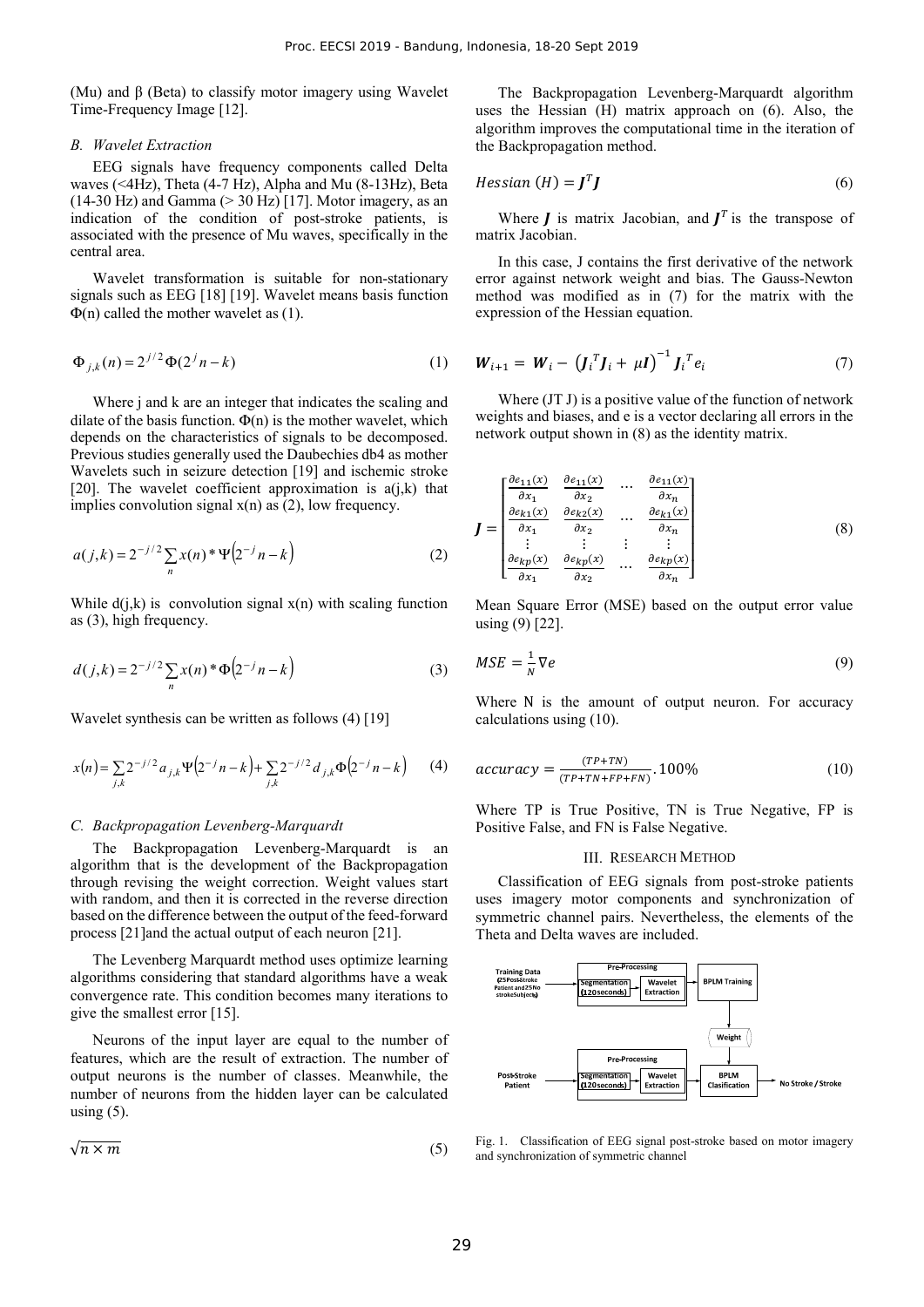They are extracting waves from the EEG signal using Wavelet. After that, the classifications of two classes "Stroke" and "No Stroke" was conducted, with training first using the Backpropagation Levenberg-Marquardt algorithm. As in Fig. 1.

This research used data from the previous study [4] were recorded from 25 post-stroke patients at Al-Islam Bandung Hospital and 25 no stroke people. EEG signal was taken using Epoc Emotiv from 14 channels particularly AF3, F7, F3, FC5, T7, P7, O1, O2, P8, T8, FC6, F4, F8 during three minutes. This EEG instrument has a 128 Hz sampling frequency. Subjects were asked to follow the instructions as in Fig. 2. EEG signal of the post-stroke patient.





# *A. Wavelet Extraction*

 Data extraction is carried out for each segment so that the wave components obtained are by the instructions given. The waves taken in this study are Delta, Theta, and Mu, which are segmented every two seconds to produce 256 data obtained from  $128\text{Hz} \times 2$  seconds. The signal decomposition process is carried out up to five levels using Wavelet, which can be seen in Fig 3.



Fig. 3. Decomposition of multilevel Wavelet

Wavelet extraction is carried out in the Delta area (8x14 canals), Theta waves (8x14 canals), and Mu (12x2 canals). Meanwhile, synchronizing of the symmetric channel value is obtained comparing the waves of symmetric channel pair that is 110 points for each second. If the EEG signal is recorded every two seconds, then it gets  $2 \times 358 = 716$  seconds. This extraction is an input feature of artificial neural networks.

#### *B. Backpropagation Levenberg-Marquardt*

Classification is accomplished by Artificial Neural Networks with the Multilayer Perceptron (MLP) architecture, as shown in Fig. 4. MLP has three layers, i.e., the input layer, hidden layer, and output layer. The input layer has 716 neurons following the features number. The output layer has two neurons as two-class. Also, the hidden layer has 38 neurons from the computation (4).



Fig. 4.Multilayer perceptron architecture

#### IV. RESULT AND DISCUSSION

This study used 50 data consisting of 25 post-stroke patient data and 25 no stroke data, 80% of the data was used as training data, and 20% was test data.

The results and discussion consisted of three parts, particularly parameter optimization, using Levernberg-Marquardt algorithm. So the third, it examines the accuracy of the parameter synchronization component of the symmetric channel.

# *A. Parameter Optimization*

Dynamic weight correction is an improvement from the Backpropagation Levernberg-Marquadts (BPLM) algorithm. First tested the accuracy and computation of several learning rate values. In this case, the experiment uses a variety of learning rates 0.0100, 0.0010, and 0.0001. Correctness and losses up to epoch 100 can be seen in Table I.

TABLE I. PARAMETER OPTIMIZATION USING BPLM

| Learning | <b>Training Data</b> |        | <b>Validation Data</b> |        |
|----------|----------------------|--------|------------------------|--------|
| Rate     | Accuracy             | Loss   | <b>Accuracy</b>        | Loss   |
|          | %)                   |        | (%)                    |        |
| 0.0100   | 93.40                | 0.0517 | 75.00                  | 0.2002 |
| 0.0010   | 100.00               | 1.6085 | 78.65                  | 1.6297 |
| 0.0001   | 100.00               | 1.7545 | 79.69                  | 1.5481 |

The experiment used BPLM algorithm with a learning rate of 0.0100 of 100 epochs resulting in training data accuracy of 93.40% and validation data of 75%, shown in Fig. 5.



Fig. 5. Accuracy of BPLM using 0.0100 learning rate

Meanwhile, losses or the difference in target output and actual output shown in Fig. 6. The learning rate of 0.0100 for training data provides losses of 0.0517 and variance data of 0.2002. With a training time of 2.7828 seconds per epoch.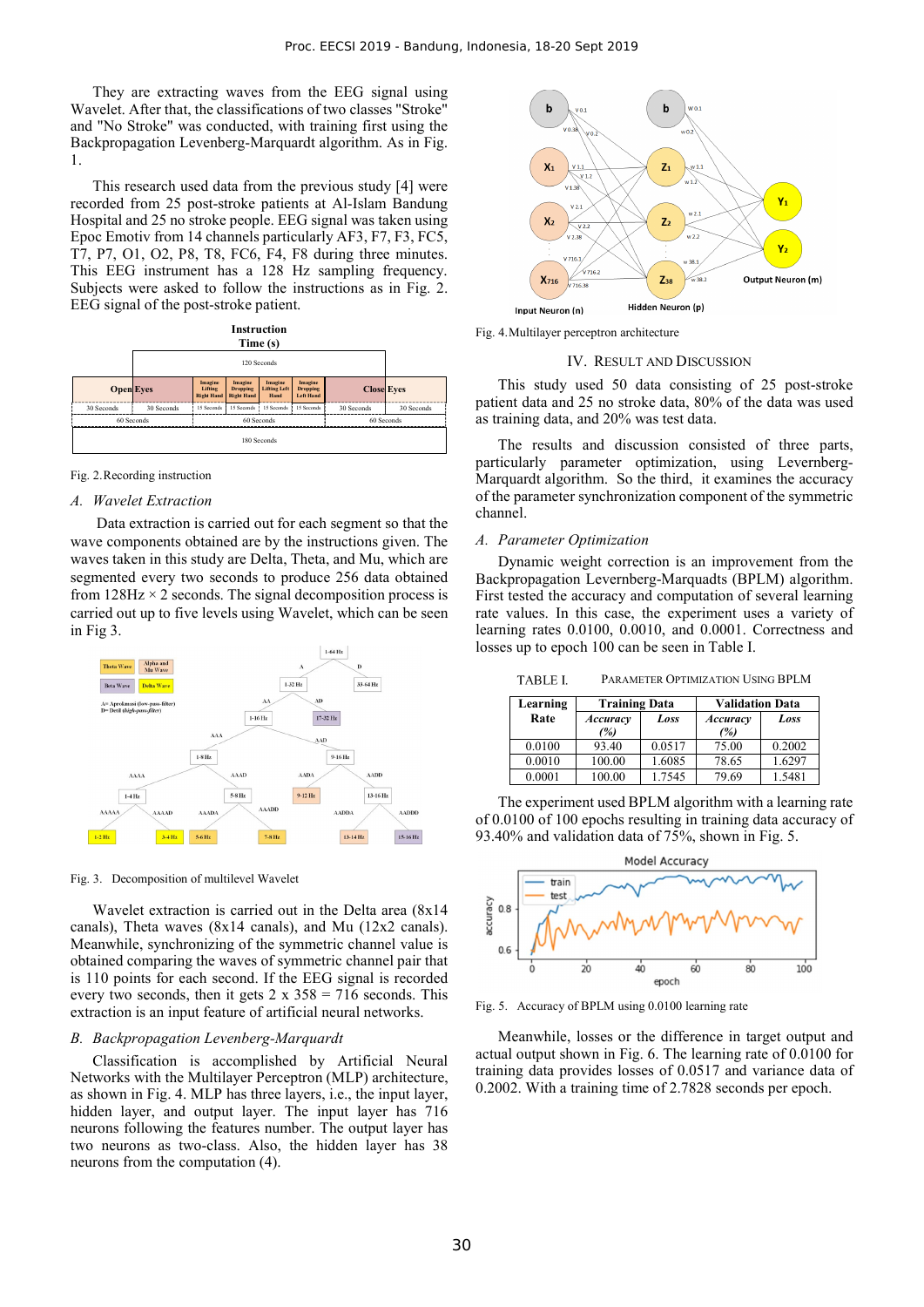

Fig. 6. Losses of BPLM using 0.0100 learning rate

Decreasing the learning rate to 0.0100 from 0.0100 can improve the accuracy of 100% training data and decrease computing time each epoch into 0.8908 of 2.7828. It seems that the learning rate value of 0.0010 has given good results, and the decrease in learning rate has less effect on increasing accuracy. The value of accuracy and losses from the use of the learning rate 0.0010 are shown in Fig. 7 and Fig. 8.



Fig. 7. Accuracy of BPLM using 0.0010 learning rate



Fig. 8. Losses of BPLM using 0.0010 learning rate

Decreasing the learning rate to 0.0010 from 0.0100 can improve the accuracy of 100% training data. However, the decrease in the learning rate to 0.0001 turned out to only increase the correctness of the validation data only 1%. The accuracy of the use of the learning rate 0.0001 is shown in Fig. 9, and losses are shown in Fig. 10.



Fig. 9. Accuracy of BPLM using 0.0001 learning rate



Fig. 10. Losses of BPLM using 0.0001 learning rate

# *B. Backpropagation Levenberg-Marquardt Compare than Backpropagation*

Using the Backpropagation Levenberg-Marquardt algorithm requires to compare than Backpropagation accuracy as in Table II.

TABLE II. BACKPROPAGATION LEVENBERG-MARQUARDT VS. BACKPROPAGATION

|             | Learning | Accuracy (%)                                                                    |                                  |  |
|-------------|----------|---------------------------------------------------------------------------------|----------------------------------|--|
| Method      | Rate     | <b>Training</b><br>Data<br>93.40<br>100.00<br>100.00<br>53.99<br>53.12<br>58.97 | <b><i>Validation</i></b><br>Data |  |
| <b>BPLM</b> | 0.0100   |                                                                                 | 75.00                            |  |
|             | 0.0010   |                                                                                 | 78.65                            |  |
|             | 0.0001   |                                                                                 | 79.69                            |  |
| <b>BP</b>   | 0.0100   |                                                                                 | 54.17                            |  |
|             | 0.0010   |                                                                                 | 53.76                            |  |
|             | 0.0001   |                                                                                 | 53.65                            |  |

The comparison results of using the Backpropagation Levernberg-Marquardt can increase accuracy almost twice from the training data and about half of the validation data. Therefore BPLM can improve the Backpropagation algorithm. This accuracy increase occurs from all learning rate uses, which are shown in Fig. 11 – Fig. 14.



Fig. 11. Accuracy of Backpropagation using 0.0100 learning rate



Fig. 12. Losses of Backpropagation using 0.0100 learning rate



Fig. 13. Accuracy of Backpropagation using 0.0010 learning rate



Fig. 14. Losses of Backpropagation using 0.0010 learning rate

Synchronization of symmetric channel variables is shown in Table III. It can be seen that the symmetric channel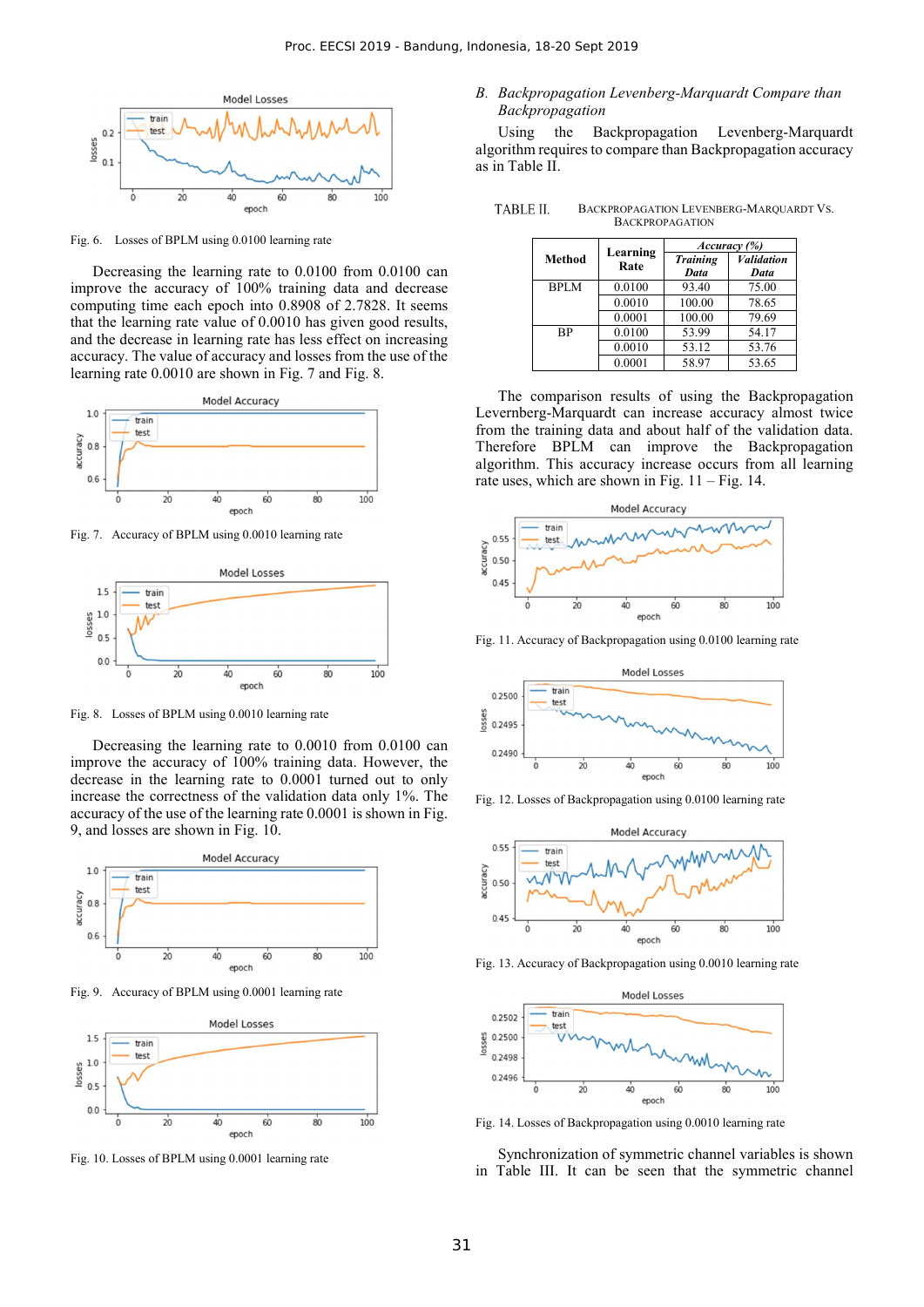synchronization parameters in the learning rate 0.0001 have an accuracy of 97% -99% of the training data and 69-81% of the validation data. The highest accuracy of validation data is on the O1-O2 channel with an accuracy of 81.25% in 100 epochs. However, the accuracy of the entire channel and the results of symmetric synchronization are 69.27-81.25%.

**TABLE III.** SYMMETRIC CHANNEL SYNCHRONIZATION

| N <sub>0</sub> | Channel                                             | <b>Validation Data</b> |          |  |
|----------------|-----------------------------------------------------|------------------------|----------|--|
|                |                                                     | Accuracy               | Loss     |  |
|                |                                                     | (%)                    |          |  |
| $\mathbf{1}$   | $AF3-AF4$                                           | 77.60                  | 0.1959   |  |
| $\overline{2}$ | $F7 - F8$                                           | 77.60                  | 0.2190   |  |
| $\overline{3}$ | $F3 - F4$                                           | 77.08                  | 0.2136   |  |
| $\overline{4}$ | FC5-FC6                                             | 73.96                  | 0.2398   |  |
| 5              | $T7 - T8$                                           | 76.04                  | 0.2237   |  |
| 6              | $P7 - P8$                                           | 75.52                  | 0.2196   |  |
| $\overline{7}$ | $Q1 - Q2$                                           | 81.25                  | 0.1562   |  |
| 8              | AF3-AF4, F7-F8                                      | 75.52                  | 0.2255   |  |
| $\overline{9}$ | F7-F8, F3-F4                                        | 75.52                  | 0.2307   |  |
| .              |                                                     |                        | $\cdots$ |  |
| 14             | O1-O2, AF3-AF4                                      | 71.35                  | 0.2619   |  |
| 15             | AF3-AF4, F7-F8, F3-F4                               | 69.27                  | 0.2773   |  |
| 16             | F7-F8, F3-F4, FC5-FC6                               | 77.08                  | 0.2088   |  |
| .              |                                                     | .                      | .        |  |
| 21             | O1-O2, AF3-AF4, F7-F8                               | 71.87                  | 0.2550   |  |
| 22             | AF3-AF4, F7-F8, F3-F4, FC5-FC6                      | 74.47                  | 0.2358   |  |
| 23             | F7-F8, F3-F4, FC5-FC6, T7-T8                        | 80.20                  | 0.1842   |  |
| .              |                                                     | .                      | $\cdots$ |  |
| 28             | O1-O2, AF3-AF4, F7-F8, F3-F4                        | 75.00                  | 0.2061   |  |
| 29             | AF3-AF4, F7-F8, F3-F4, FC5-FC6,<br>$T7-T8$          | 77.08                  | 0.2125   |  |
| 30             | F7-F8, F3-F4, FC5-FC6, T7-T8, P7-<br>P <sub>8</sub> | 76.04                  | 0.2174   |  |
|                |                                                     |                        |          |  |
| 35             | O1-O2, AF3-AF4, F7-F8, F3-F4,<br>FC5-FC6            | 71.87                  | 0.2704   |  |
| 36             | AF3-AF4, F7-F8, F3-F4, FC5-FC6,<br>T7-T8, P7-P8     | 72.39                  | 0.2528   |  |
|                |                                                     |                        |          |  |
| 42             | O1-O2, AF3-AF4, F7-F8, F3-F4,<br>FC5-FC6, T7-T8     | 71.87                  | 0.2618   |  |
| 43             | All Channel                                         | 79.69                  | 1.5481   |  |

This study used motor imagery variables and the wave difference of the symmetric channel pairs with 79.69% accuracy. This result is higher than previous studies using the features of Alpha - Beta - Mu - Amplitude - Asymmetric of Alpha - Asymmetric of Beta - Asymmetric of Amplitude that gave 74%. In meanwhile, using all features obtained an accuracy of 70% [4]. However, other study involved emotional variables of post-stroke patients, which used Wavelet, KNN, and Probabilistic Neural Networks provided 82% of accuracy [7]]. This result is considering that emotions reflect the overall stroke disorder. While motor imagery variables and synchronization of symmetric channels only include electrical abnormalities in the brain.

#### V. CONCLUSION

Motor imagery and synchronization of symmetric channel pair information can be used to detect EEG signal abnormalities from post-stroke patients. The EEG signal is extracted first to get both of this information, which are features for identification using the Levenberg-Marquardt Backpropagation algorithm.

The results of the study also showed that the realization of training data with a small learning rate of 0.0001 provided convergent training and accuracy of training data 100% and

79.69% of the validation data. After several experiments, the same learning rate has different results because the initial weight is random.

The Backpropagation Levernberg-Marquardt algorithm can improve the weight update in the Backpropagation algorithm so that it can improve accuracy and reduce losses by almost 90% of training data and around 50% of the validation data for all learning rate parameters.

Meanwhile, for big training data, the Levenberg-Marquardt Backpropagation algorithm requires a very long learning time, more than a day considering it cannot be done in parallel for some data but must be done simultaneously without batching. The experimental results also show that although the learning rate of 0,0001 provides high accuracy, the loss of the best and most stable learning is given at the 0.0100 learning rate, which is equal to 0.2002.

# ACKNOWLEDGMENT

The research was funded by "PDUPT –Penelitian Dasar Unggulan Perguruan Tinggi" from Ministry of Research Technology and Higher Education, Republik Indonesia 2019. Thanks also to Nerve Clinic and Rehabilitation, Al Islam Hospital Bandung, for the recording of post-stroke patients.

#### **REFERENCES**

- [1] P. Langhorne, J. Bernhardt, G. Kwakkel, R. Infi, and P. P. Langhorne, "Stroke Care 2 Stroke rehabilitation," *The Lancet*, vol. 377, no. 9778, pp. 1693–1702, 2011.
- [2] S. E. Kasner, "Clinical Interpretation and Use of Stroke Scales," *Lancet Neurology*, vol. 5, no. 7, pp. 603–612, 2006.
- [3] W. R. R. Omar, R. Jailani, M. N. Taib, N. A. A. Razak, N. H. A. Wahab, and W. N. Nafisah, "An analysis of male stroke patients' brain signal according to NIHSS score," *IEEE Conference on Systems, Process and Control (ICSPC 2014)*, pp. 183–187, 2014.
- [4] E. C. Djamal, D. P. Gustiawan, and D. Djajasasmita, "Significant Variables Extraction of Post-Stroke EEG Signal Using Wavelet and SOM Kohonen," *Telkomnika*, vol. 17, no. 3, 2019.
- [5] S. Shahid, R. Sinha, and G. Prasad, "Mu and Beta Rhythm Modulations in Motor Imagery Related Post-Stroke EEG: A Study Under BCI Framework for Post-Stroke Rehabilitation," *Bio-Med Central Neuroscience*, vol. 11, no. Suppl 1, p. P127, 2010.
- [6] Y. Liu *et al.*, "Computational Neuroscience A tensor-based scheme for stroke patients ' motor imagery EEG analysis in BCI-FES rehabilitation training," vol. 222, pp. 238–249, 2014.
- [7] S. Z. Bong, K. Wan, M. Murugappan, N. M. Ibrahim, Y. Rajamanickam, and K. Mohamad, "Implementation of Wavelet Packet Transform and Non-Linear Analysis for Emotion Classification in Stroke Patient Using Brain Signals," *Biomedical Signal Processing and Control*, vol. 36, no. April, pp. 102–112, 2017.
- [8] A. Ouelli, B. Elhadadi, H. Aissaoui, and B. Bouikhalene, "Epilepsy Seizure Detection Using Autoregressive Modelling and Multiple Layer Perceptron Neural Network," vol. 2, no. 4, pp. 26–31, 2015.
- [9] E. Yulianto, A. Susanto, T. S. Widodo, and S. Wibowo, "Spektrum Frekuensi Sinyal EEG Terhadap Pergerakan Motorik dan Imajinasi Pergerakan Motorik," *Forum Teknik*, vol. 35, pp. 21–32, 2013.
- [10] M. K. Hazrati and A. Erfanian, "An online EEG-based brain-computer interface for controlling hand grasp using an adaptive probabilistic neural network," *Medical Engineering and Physics*, vol. 32, no. 7, pp. 730–739, 2010.
- [11] K. K. Ang *et al.*, "Clinical Study of Neurorehabilitation in Stroke using EEG-Based Motor Imagery Brain-Computer Interface with Robotic Feedback BT - 2010 32nd Annual International Conference of the IEEE Engineering in Medicine and Biology Society, EMBC'10, August 31, 2010," pp. 5549–5552, 2010.
- [12] H. K. Lee and Y. S. Choi, "A Convolution Neural Networks Scheme for Classification of Motor Imagery EEG Based on Wavelet Time-Frequency Image," *International Conference on Information Networking*, vol. 2018-Janua, pp. 906–909, 2018.